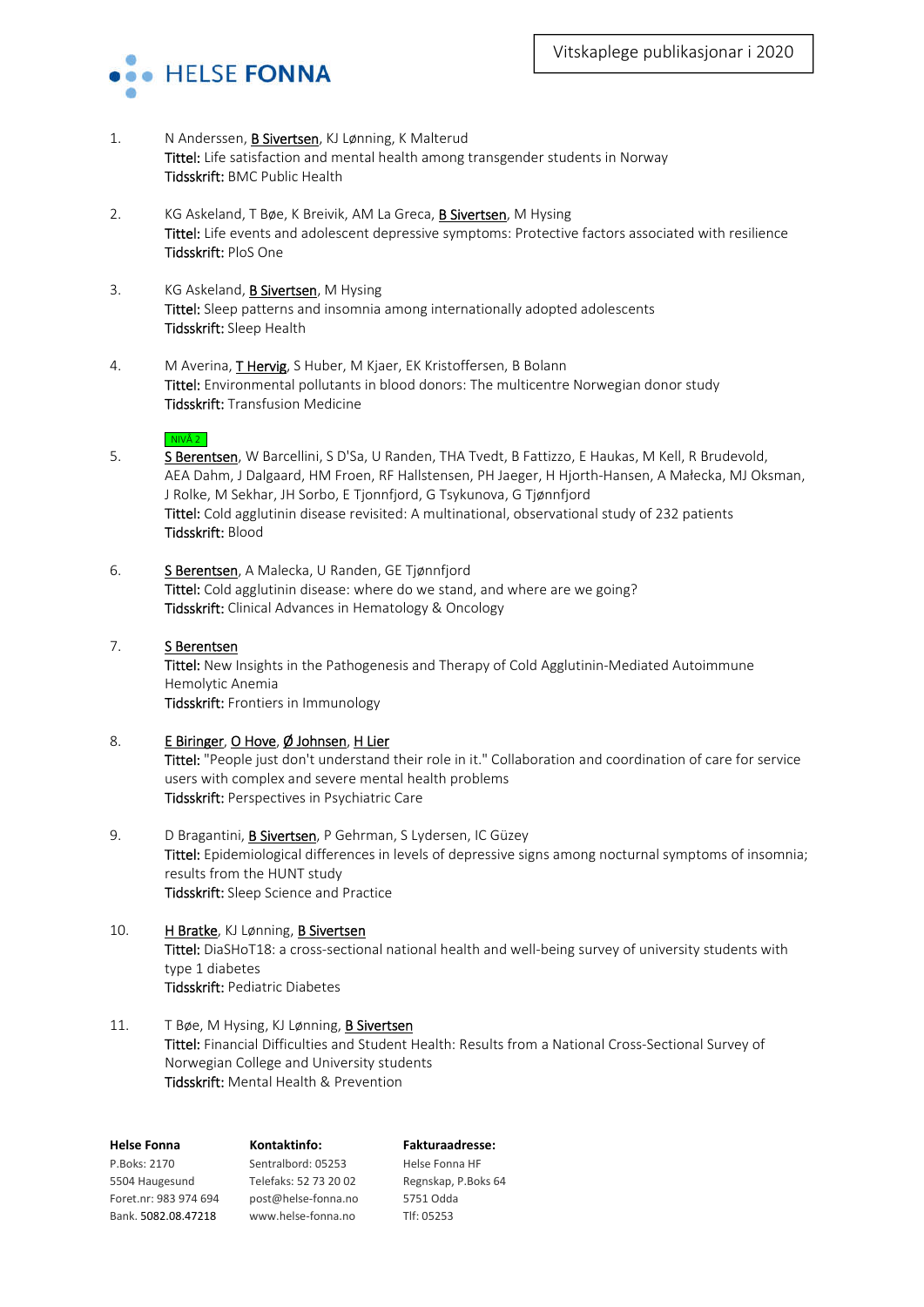

- 12. YS Danielsen, S Pallesen, B Sivertsen, KM Stormark, M Hysing Tittel: Weekday time in bed and obesity risk in adolescence Tidsskrift: Obesity Science & Practice
- 13. KE Dickensen, E Hesjedal, WA Helland Tittel: Voksne CI-brukeres post-operative erfaringer. En kvalitativ undersøkelse av hva fire voksne CIbrukere erfarer som viktig i tiden etter lydpåsetting Tidsskrift: Norsk tidsskrift for logopedi
- 14. H Døli, W Andersen Helland, T Helland, K Specht Tittel: Associations between lesion size, lesion location and aphasia in acute stroke Tidsskrift: Aphasiology
- 15. R Eikeland, U Ljøstad, G Helgeland, G Sand, H Flemmen, MH Bø, L Nordaa, JF Owe, Å Mygland, R Lorentzen Tittel: Patient-reported outcome after treatment for definite Lyme neuroborreliosis Tidsskrift: Brain and Behavior

#### $\overline{\phantom{a}}$  NIVÅ 2

- 16. HP Eikesdal, S Yndestad, A Elzawahry, A Llop-Guevara, B Gilje, ES Blix, H Espelid, S Lundgren, J Geisler, G Vagstad, A Venizelos, L Minsaas, B Leirvaag, EG Gudlaugsson, OK Vintermyr, HS Aase, T Aas, J Balmaña, V Serra, EAM Janssen, S Knappskog, PE Lønning Tittel: Olaparib Monotherapy as Primary Treatment in Unselected Triple Negative Breast Cancer Tidsskrift: Annals of Oncology
- 17. M El-Salhy, J Valeur, T Hausken, J Gunnar Hatlebakk Tittel: Changes in fecal short-chain fatty acids following fecal microbiota transplantation in patients with irritable bowel syndrome Tidsskrift: Neurogastroenterology and Motility
- 18. M El-Salhy Tittel: Possible role of intestinal stem cells in the pathophysiology of irritable bowel syndrome Tidsskrift: World Journal of Gastroenterology
- 19. M El-Salhy, T Hausken, JG Hatlebakk Tittel: Density of Musashi-1-positive stem cells in the stomach of patients with irritable bowel syndrome Tidsskrift: Molecular Medicine Reports
- 20. OB Fasmer, EE Fasmer, K Mjeldheim, W Førland, VEG Syrstad, P Jakobsen, J Berle, TEG Henriksen, Z Sepasdar, ER Hauge, KJ Oedegaard Tittel: Diurnal variation of motor activity in adult ADHD patients analyzed with methods from graph theory Tidsskrift: PloS One
- 21. CR Ferreira, WM Zein, LA Huryn, A Merker, SI Berger, WG Wilson, GE Tiller, LA Wolfe, M Merideth, DR Carvalho, AL Duker, H Bratke, MG Haug, L Rohena, HB Hove, ZJ Xia, BG Ng, HH Freeze, M Gabriel, AHS Russi, L Brick, M Kozenko, DL Earl, E Tham, G Nishimura, JA Phillips, 3rd, WA Gahl, R Hamid, AP Jackson, G Grigelioniene, MB Bober Tittel: Defining the clinical phenotype of Saul-Wilson syndrome Tidsskrift: Genetics in Medicine

| <b>Helse Fonna</b>    | Kontaktinfo:          | <b>Fakturaadresse:</b> |
|-----------------------|-----------------------|------------------------|
| P.Boks: 2170          | Sentralbord: 05253    | Helse Fonna HF         |
| 5504 Haugesund        | Telefaks: 52 73 20 02 | Regnskap, P.Boks 64    |
| Foret.nr: 983 974 694 | post@helse-fonna.no   | 5751 Odda              |
| Bank. 5082.08.47218   | www.helse-fonna.no    | Tlf: 05253             |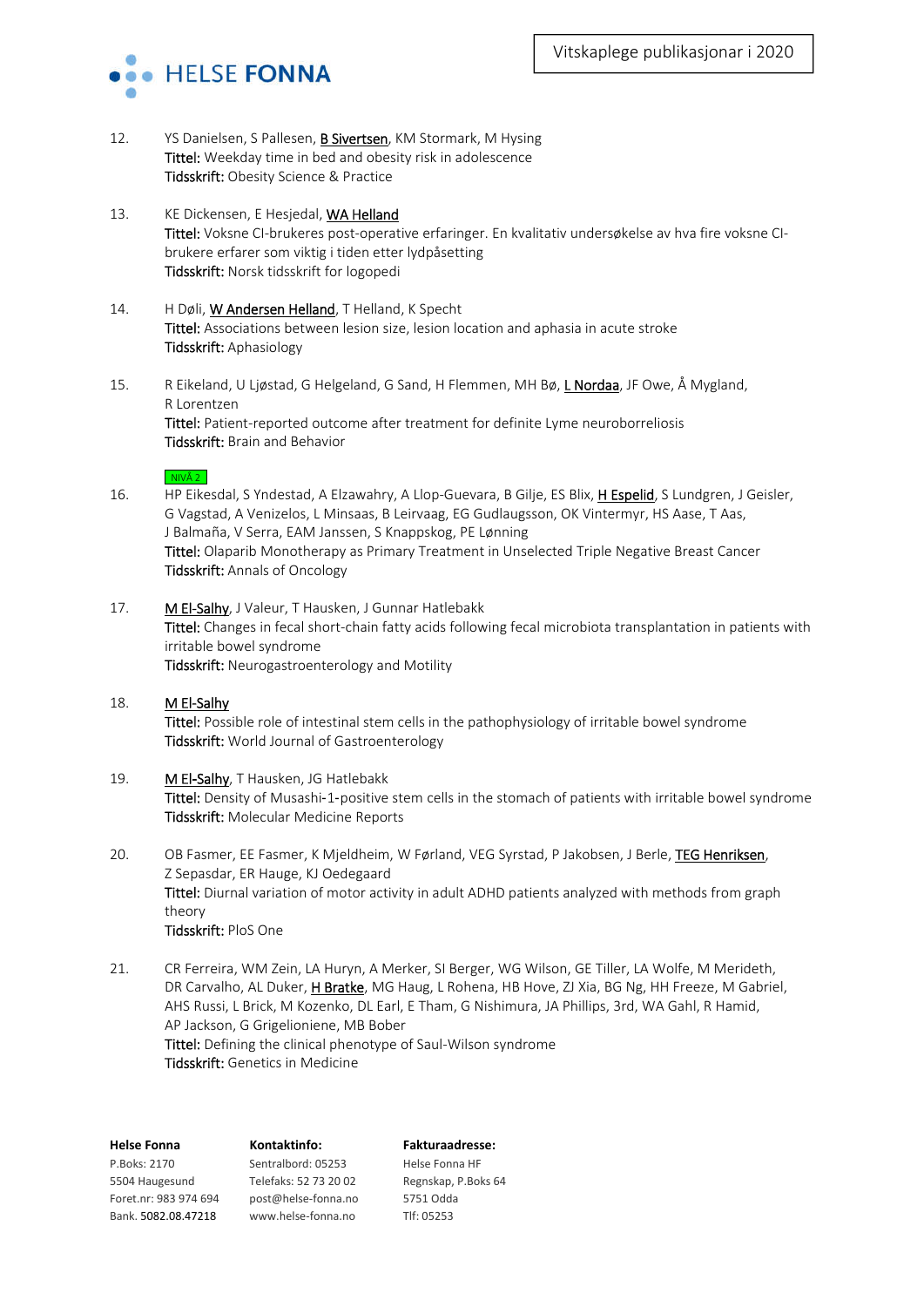

- 22. A Fjell, S Cronfalk Berit, M Hermann, A Rongve, J Aßmus, L Kvinge, Å Seiger, K Skaug, AM Boström Tittel: Factors associated with self-rated health in a Norwegian population of older people participating in a preventive home visit program: a cross-sectional study Tidsskrift: BMC Geriatrics
- 23. E Framke, AC Svane-Petersen, A Holm, H Burr, M Melchior, B Sivertsen, S Stansfeld, JK Sørensen, M Virtanen, R Rugulies, IEH Madsen Tittel: Cumulated and most recent job control and risk of disability pension in the Danish Work Life Course Cohort (DaWCo) Tidsskrift: European Journal of Public Health

```
\overline{\phantom{a}} NIVÅ 2
```
- 24. A Gjerde, AV Reisæter, R Skrunes, H-P Marti, BE Vikse Tittel: Intrauterine Growth Restriction and Risk of Diverse Forms of Kidney Disease during the First 50 Years of Life Tidsskrift: Clinical Journal of the American Society of Nephrology
- 25. A Gjerde, BS Lillas, HP Marti, AV Reisaeter, BE Vikse Tittel: Intrauterine growth restriction, preterm birth and risk of end-stage renal disease during the first 50 years of life Tidsskrift: Nephrology, Dialysis, Transplantation
- 26. M Grasdalsmoen, B Engdahl, MK Fjeld, A Steingrímsdóttir Ó, CS Nielsen, HR Eriksen, KJ Lønning, B Sivertsen Tittel: Physical exercise and chronic pain in university students Tidsskrift: PloS One
- 27. M Grasdalsmoen, HR Eriksen, KJ Lønning, B Sivertsen Tittel: Physical exercise, mental health problems, and suicide attempts in university students Tidsskrift: BMC Psychiatry
- 28. LMD Grymyr, **S Nadirpour**, E Gerdts, **BG Nedrebø, JJ Hjertaas**, K Matre, D Cramariuc Tittel: Left ventricular myocardial oxygen demand and subclinical dysfunction in patients with severe obesity referred for bariatric surgery Tidsskrift: Nutrition, Metabolism, and Cardiovascular Diseases
- 29. JI Halonen, A Hiilamo, P Butterworth, M Wooden, J Ervasti, M Virtanen, B Sivertsen, V Aalto, T Oksanen, M Kivimaki, T Lallukka Tittel: Psychological distress and sickness absence: Within- versus between-individual analysis Tidsskrift: Journal of Affective Disorders
- 30. TO Halvorsen, K Stokke, KT Killingberg, SX Raj, S Sørhaug, OT Brustugun, Ø Fløtten, N Helbekkmo, K Hornslien, T Madebo, S Fluge, BH Grønberg Tittel: Randomized phase III trial comparing switch-maintenance pemetrexed with observation followed by pemetrexed at progression in advanced NSCLC Tidsskrift: Acta Oncologica
- 31. JE Halvorsen, **E Tvedt Solberg**, S Hjelen Stige Tittel: "To say it out loud is to kill your own childhood." – An exploration of the first person perspective of barriers to disclosing child sexual abuse Tidsskrift: Children and Youth Services Review

| <b>Helse Fonna</b>    | Kontaktinfo:          | <b>Fakturaadresse:</b> |
|-----------------------|-----------------------|------------------------|
| P.Boks: 2170          | Sentralbord: 05253    | Helse Fonna HF         |
| 5504 Haugesund        | Telefaks: 52 73 20 02 | Regnskap, P.Boks 64    |
| Foret.nr: 983 974 694 | post@helse-fonna.no   | 5751 Odda              |
| Bank. 5082.08.47218   | www.helse-fonna.no    | Tlf: 05253             |
|                       |                       |                        |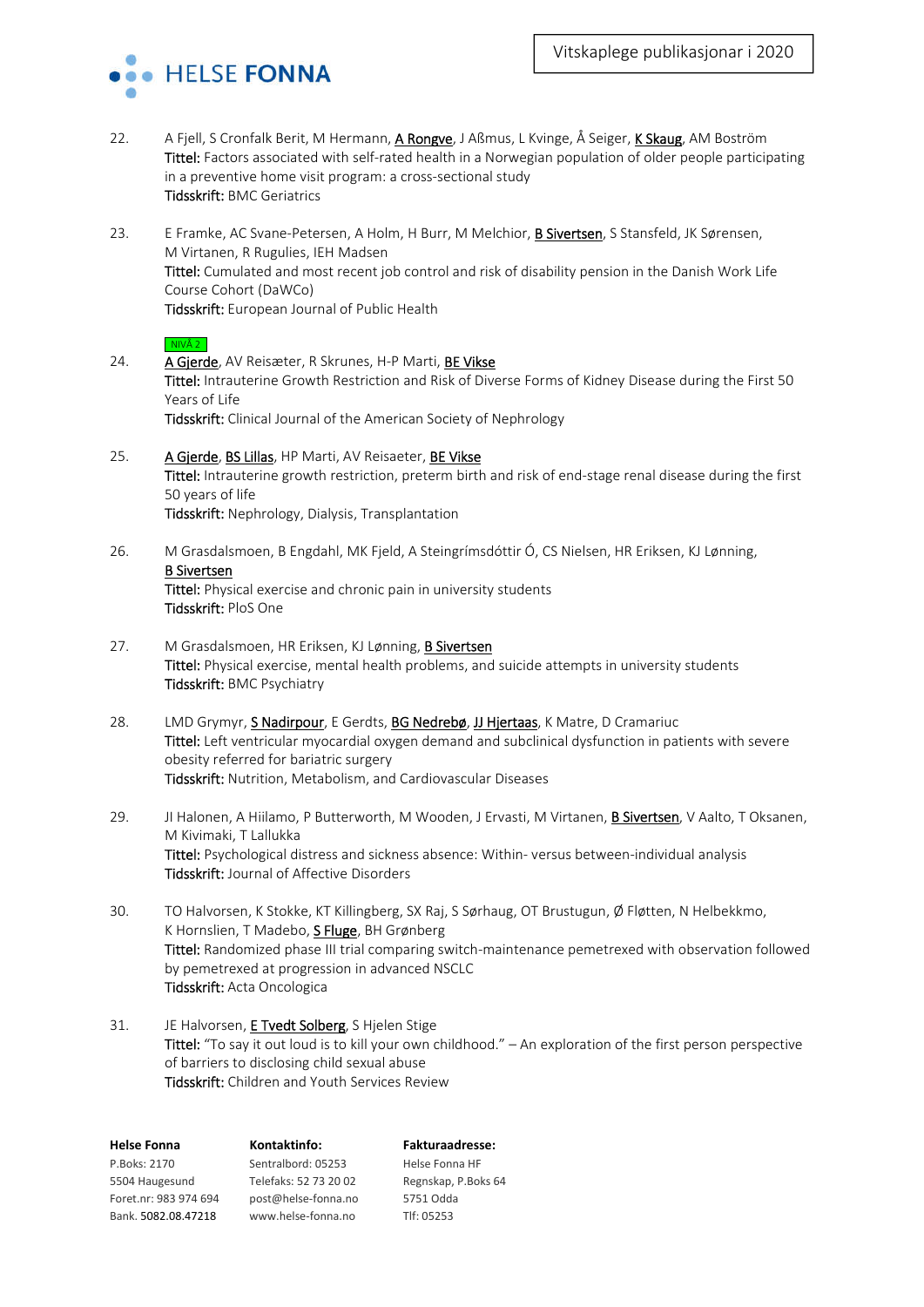

# $NIVÅ 2$ 32. BSM Haugland, M Hysing, **B Sivertsen** Tittel: The Burden of Care: A National Survey on the Prevalence, Demographic Characteristics and Health Problems Among Young Adult Carers Attending Higher Education in Norway Tidsskrift: Frontiers in Psychology 33. WA Helland, L hollund-Mollerhaug Tittel: Assessing pragmatic competence in 18-to 47-months-old Norwegian children. A pilot study with the Language Use Inventory (LUI) Tidsskrift: RASK  $\overline{\phantom{a}}$  NIVÅ 2 34. WA Helland, M-B Posserud, AJ Lundervold Tittel: Emotional and behavioural function in children with language problems- a longitudinal, population- based study Tidsskrift: European Journal of Special Needs Education 35. SB Helverschou, TL Bakken, H Berge, TG Bjørgen, H Botheim, JA Hellerud, I Helseth, O Hove, PA Johansen, AN Kildahl, LB Ludvigsen, S Nygaard, A Rysstad, E Wigaard, P Howlin Tittel: Preliminary Findings From a Nationwide, Multicenter Mental Health Service for Adults and Older Adolescents With Autism Spectrum Disorder and ID Tidsskrift: Journal of Policy and Practice in Intellectual Disabilities 36. MS Hemminghyth, LJ Chwiszczuk, A Rongve, MH Breitve Tittel: The Cognitive Profile of Mild Cognitive Impairment Due to Dementia With Lewy Bodies-An Updated Review Tidsskrift: Frontiers in Aging Neuroscience 37. TEG Henriksen, J Grønli, J Assmus, OB Fasmer, H Schoeyen, I Leskauskaite, J Bjorke-Bertheussen, K Ytrehus, A Lund Tittel: Blue-blocking glasses as additive treatment for mania: Effects on actigraphy-derived sleep parameters Tidsskrift: Journal of Sleep Research 38. O Heradstveit, S Haugland, M Hysing, KM Stormark, **B Sivertsen**, T Bøe Tittel: Physical inactivity, non-participation in sports and socioeconomic status: a large population-based study among Norwegian adolescents Tidsskrift: BMC Public Health 39. O Heradstveit, JC Skogen, M Edland-Gryt, M Hesse, L Vallentin-Holbech, KJ Lønning, B Sivertsen Tittel: Self-Reported Illicit Drug Use Among Norwegian University and College Students. Associations With Age, Gender, and Geography Tidsskrift: Frontiers in Psychiatry 40. TA Hervig, HA Doughty, RA Cardigan, TO Apelseth, JR Hess, F Noorman, M Bohoněk, MH Yazer, J Lu, S Wendel, RL Sparrow Tittel: Re-introducing whole blood for transfusion: considerations for blood providers Tidsskrift: Vox Sanguinis

| I ICIJC I VIIII 1     | יש         |
|-----------------------|------------|
| P.Boks: 2170          | Sen        |
| 5504 Haugesund        | <b>Tel</b> |
| Foret.nr: 983 974 694 | pos        |
| Bank. 5082.08.47218   | <b>WW</b>  |

**Helse Fonna Kontaktinfo: Fakturaadresse:** P.Boks: 2170 Sentralbord: 05253 Helse Fonna HF st@helse-fonna.no 5751 Odda w.helse-fonna.no Tlf: 05253

efaks: 52 73 20 02 Regnskap, P.Boks 64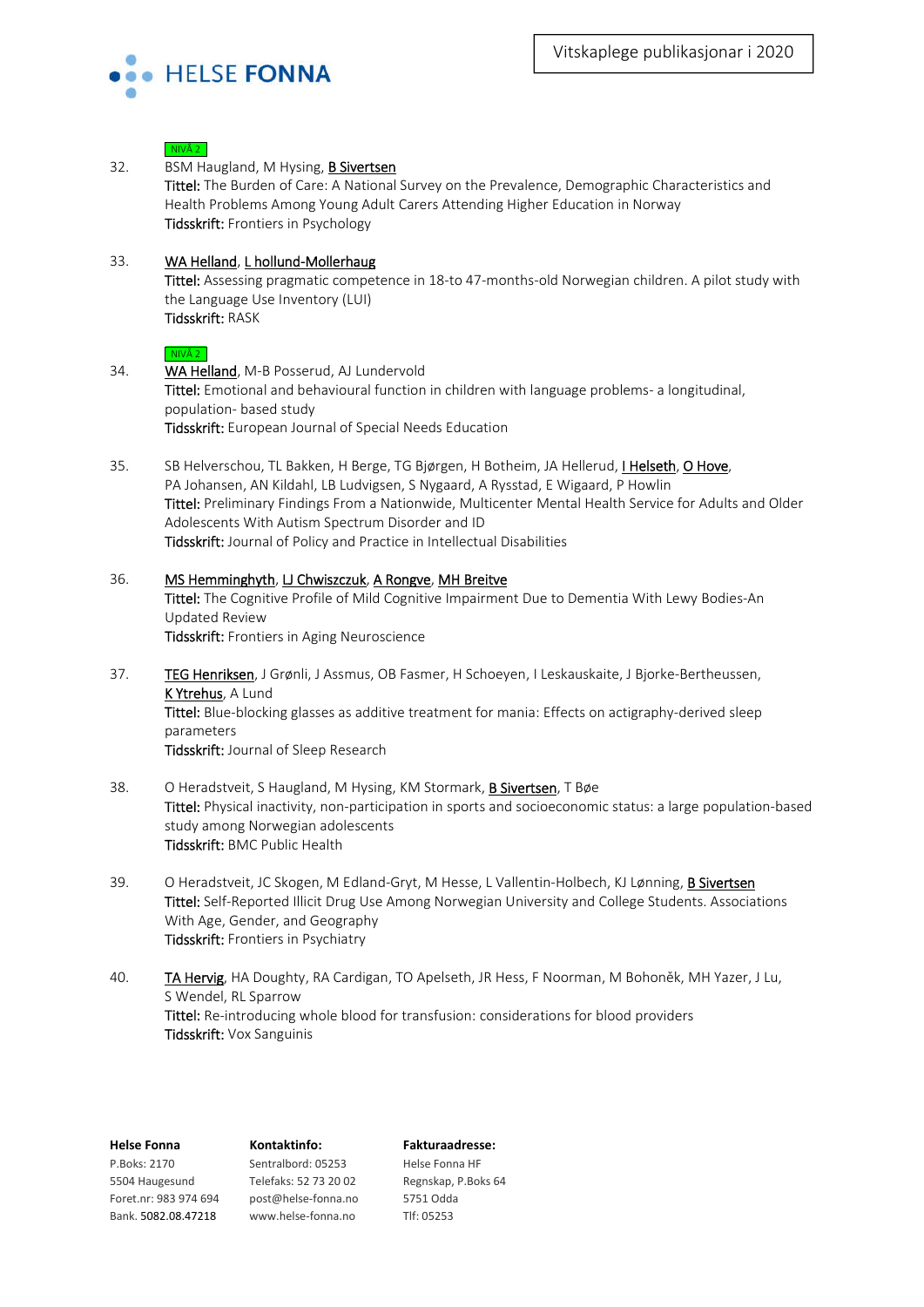

# $\overline{\phantom{a}}$  NIVÅ 2 41. M Hysing, O Heradstveit, AG Harvey, SA Nilsen, T Bøe, B Sivertsen Tittel: Sleep problems among adolescents within child and adolescent mental health services. An epidemiological study with registry linkage Tidsskrift: European Child and Adolescent Psychiatry 42. M Hysing, AG Harvey, T Bøe, O Heradstveit, Ø Vedaa, B Sivertsen Tittel: Trajectories of sleep problems from adolescence to adulthood. Linking two population-based studies from Norway Tidsskrift: Sleep Medicine 43. P Jynge, AM Skjold, U Falkmer, RGG Andersson, JG Seland, M Bruvold, V Blomlie, W Eidsaunet, JOG Karlsson Tittel: MnDPDP: Contrast Agent for Imaging and Protection of Viable Tissue Tidsskrift: Contrast Media & Molecular Imaging 44. KK Jørgensen, GL Goll, J Sexton, N Bolstad, IC Olsen, Ø Asak, IP Berset, IM Blomgren, K Dvergsnes, J Florholmen, SO Frigstad, M Henriksen, J Hagfors, G Huppertz-Hauss, EA Haavardsholm, RA Klaasen, B Moum, G Noraberg, U Prestegård, JH Rydning, L Sagatun, KA Seeberg, R Torp, C Vold, DJ Warren, CM Ystrøm, KEA Lundin, T Kvien, J Jahnsen Tittel: Efficacy and Safety of CT-P13 in Inflammatory Bowel Disease after Switching from Originator Infliximab: Exploratory Analyses from the NOR-SWITCH Main and Extension Trials Tidsskrift: Biodrugs 45. M Kingsbury, B-A Reme, JC Skogen, B Sivertsen, S Øverland, N Cantor, M Hysing, K Petrie, I Colman

- Tittel: Differential associations between types of social media use and university students' non-suicidal self-injury and suicidal behavior Tidsskrift: Computers in Human Behavior
- 46. K Kjørstad, B Sivertsen, Ø Vedaa, K Langsrud, PM Faaland, D Vethe, CL Vestergaard, J Scott, H Kallestad Tittel: The Effect of Reducing Insomnia Severity on Work- and Activity-Related Impairment Tidsskrift: Behavioral Sleep Medicine
- 47. BS Lillås, C Tøndel, J Aßmus, BE Vikse Tittel: Low birthweight is associated with lower glomerular filtration rate in middle-aged mainly healthy women Tidsskrift: Nephrology Dialysis Transplantation
- 48. K Melby, OB Fasmer, TE Henriksen, RW Grawe, TO Aamo, O Spigset Tittel: Actigraphy assessment of motor activity and sleep in patients with alcohol withdrawal syndrome and the effects of intranasal oxytocin Tidsskrift: PloS One

### $NIVÅ 2$

49. MS Nilsen, R Jersin, A Ulvik, A Madsen, A McCann, PA Svensson, ME Svensson, BG Nedrebø, OA Gudbrandsen, GS Tell, CR Kahn, PM Ueland, G Mellgren, SN Dankel Tittel: 3-Hydroxyisobutyrate, a Strong Marker of Insulin Resistance in Type 2 Diabetes and Obesity That Modulates White and Brown Adipocyte Metabolism Tidsskrift: Diabetes

| <b>Helse Fonna</b>    | Kontaktinfo:          | <b>Fakturaadresse:</b> |
|-----------------------|-----------------------|------------------------|
| P.Boks: 2170          | Sentralbord: 05253    | Helse Fonna HF         |
| 5504 Haugesund        | Telefaks: 52 73 20 02 | Regnskap, P.Boks 64    |
| Foret.nr: 983 974 694 | post@helse-fonna.no   | 5751 Odda              |
| Bank. 5082.08.47218   | www.helse-fonna.no    | Tlf: 05253             |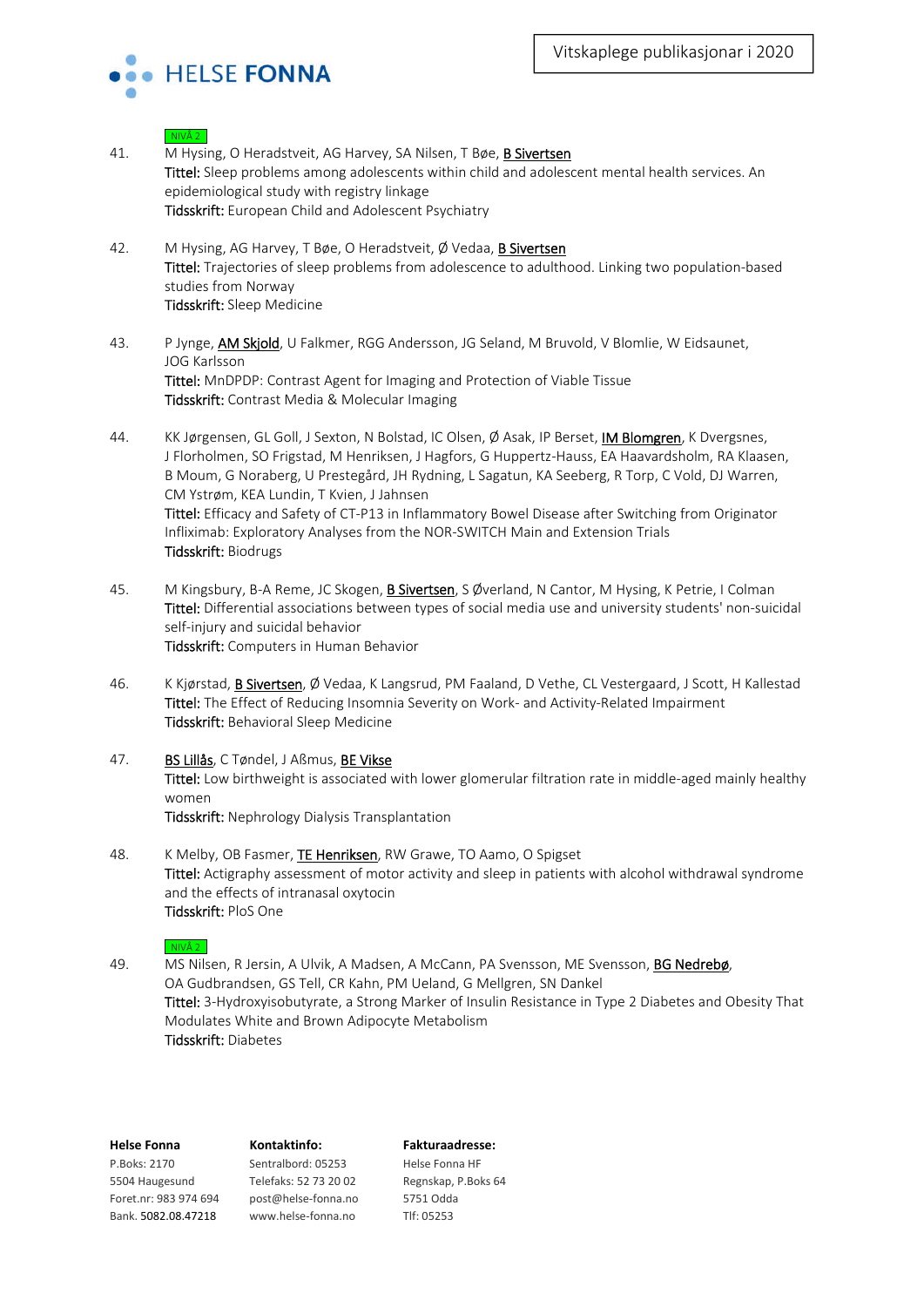

- 50. SA Nilsen, K Breivik, B Wold, KG Askeland, B Sivertsen, M Hysing, T Boe Tittel: Divorce and adolescent academic achievement: Heterogeneity in the associations by parental education Tidsskrift: PloS One
- 51. M Nymoen, E Biringer, J Helgeland, HB Hellesen, L Alsaker Sande, M Hartveit Tittel: Defining when specialised mental health care is needed: a focus group study Tidsskrift: BJGP Open

#### $NIVÅ 2$

52. L Pålhaugen, CH Sudre, S Tecelao, A Nakling, IS Almdahl, LF Kalheim, MJ Cardoso, SH Johnsen, A Rongve, D Aarsland, A Bjørnerud, P Selnes, T Fladby Tittel: Brain amyloid and vascular risk are related to distinct white matter hyperintensity patterns Tidsskrift: Journal of Cerebral Blood Flow and Metabolism

# $NIVÅ 2$

53. **A Rongve**, D Aarsland

Tittel: The Lewy body dementias: Dementia with Lewy bodies and Parkinson's disease dementia Bokkapittel: Oxford Textbook of Old Age Psychiatry, Third Edition

 $NIVÅ 2$ 

54. AB Saevik, AK Akerman, P Methlie, M Quinkler, AP Jorgensen, C Hoybye, AJ Debowska, BG Nedrebø, AL Dahle, S Carlsen, A Tomkowicz, ST Sollid, I Nermoen, K Gronning, P Dahlqvist, G Grimnes, J Skov, T Finnes, SF Valland, J Wahlberg, S Emblem Holte, K Simunkova, O Kampe, ES Husebye, S Bensing, M Oksnes

Tittel: Residual Corticosteroid Production in Autoimmune Addison's Disease Tidsskrift: The Journal of Clinical Endocrinology and Metabolism

- 55. IW Saxvig, B Bjorvatn, M Hysing, B Sivertsen, M Gradisar, S Pallesen Tittel: Sleep in older adolescents. Results from a large cross-sectional, population-based study Tidsskrift: Journal of Sleep Research
- 56. S Shanbhag, S Mohamed-Ahmed, THF Lunde, S Suliman, AI Bolstad, T Hervig, K Mustafa Tittel: Influence of platelet storage time on human platelet lysates and platelet lysate-expanded mesenchymal stromal cells for bone tissue engineering Tidsskrift: Stem Cell Research & Therapy
- 57. B Sivertsen, AG Harvey, M Gradisar, S Pallesen, M Hysing Tittel: Delayed sleep-wake phase disorder in young adults: prevalence and correlates from a national survey of Norwegian university students Tidsskrift: Sleep Medicine
- 58. B Sivertsen, O Friborg, S Pallesen, Ø Vedaa, LA Hopstock Tittel: Sleep in the land of the midnight sun and polar night: The Tromsø study Tidsskrift: Chronobiology International
- 59. B Sivertsen, S Pallesen, O Friborg, KB Nilsen, K Bakke Ø, JB Goll, LA Hopstock Tittel: Sleep patterns and insomnia in a large population-based study of middle-aged and older adults: The Tromsø study 2015-2016 Tidsskrift: Journal of Sleep Research

| <b>Helse Fonna</b>    | Kontaktinfo:          | <b>Fakturaadresse:</b> |
|-----------------------|-----------------------|------------------------|
| P.Boks: 2170          | Sentralbord: 05253    | Helse Fonna HF         |
| 5504 Haugesund        | Telefaks: 52 73 20 02 | Regnskap, P.Boks 64    |
| Foret.nr: 983 974 694 | post@helse-fonna.no   | 5751 Odda              |
| Bank. 5082.08.47218   | www.helse-fonna.no    | Tlf: 05253             |